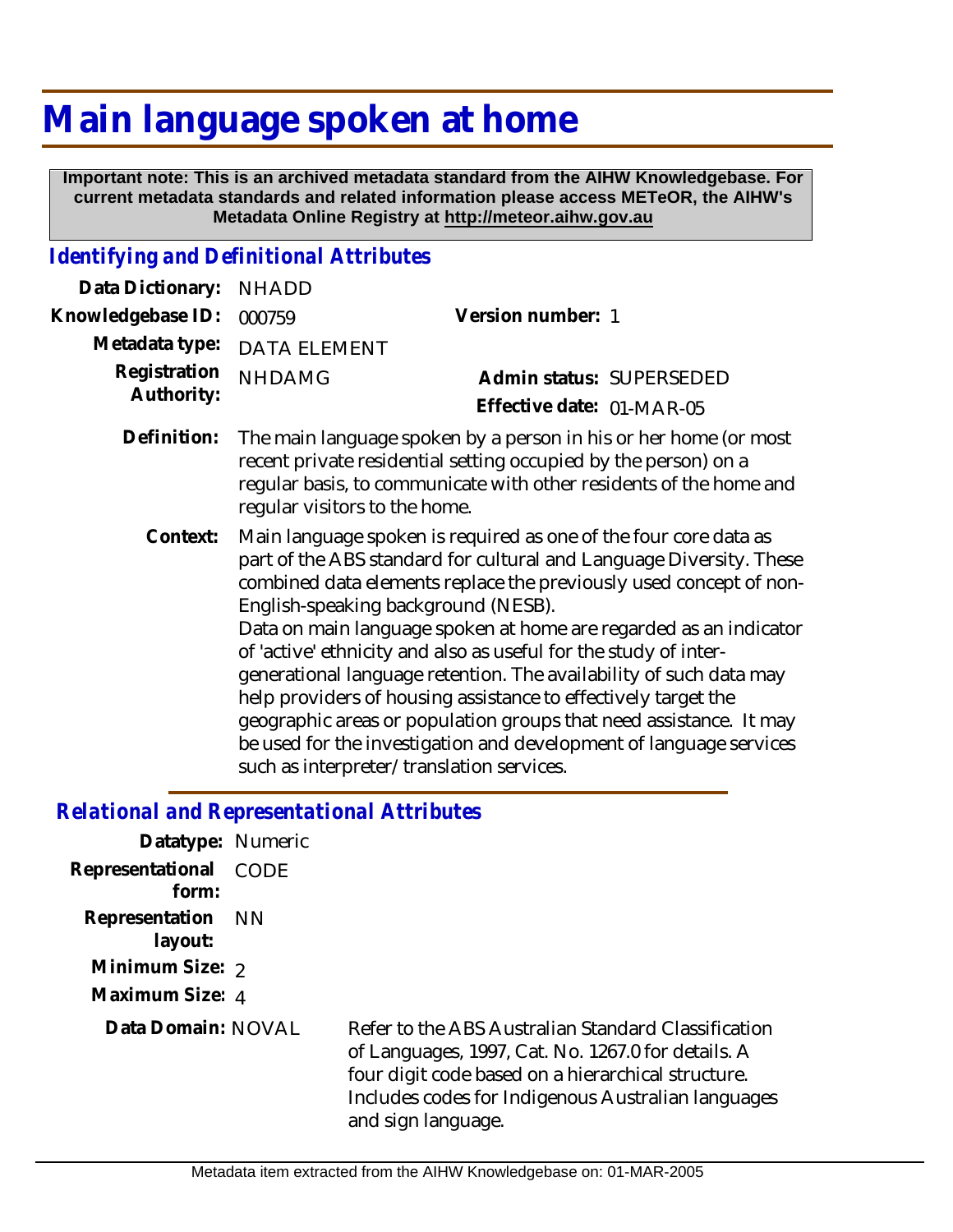Guide For Use: Persons not in private residential settings should respond for 'at home' as the most recent private residential setting in which that person has resided.

If a person reports that he or she speaks more than one language at home, they are asked to report the language spoken most often.

Collection Methods: Agencies may collect Main Language Spoken at Home in a variety of ways. Some agencies may use a question that contains a predetermined list of languages accompanied by an 'other (please specify)' category. Other agencies may use an open ended question asking the person to specify their main language spoken at home. Regardless of the exact format used by the agency, Main Language Spoken at Home should be collected in such a way as to allow the information to be coded to at least the 2-digit level of the adaptation of the ASCL.

> Data collected at the 4-digit level will obviously provide more detailed information than that collected at the 2-digit level, but may be more difficult to collect.

The standard question for obtaining detailed data for Main Language spoken at home is as follows:

Which language [do you] [does the person] mainly speak at home? (If more than one language, indicate the one that is spoken most often).

(Mark one box only) English Italian Greek Cantonese Mandarin Arabic Vietnamese German Spanish Tagalog (filipino) Other - please specify:  $\_$ 

Alternately, a shorter version can be used

Related metadata: relates to the data element Indigenous status version 1 relates to the data element Country of birth version 1 relates to the data element Interpreter services required version 1 relates to the data element Proficiency in Spoken English version 1

### *Administrative Attributes*

Source Document: Australian Bureau of Statistics. Australian Standard Classification of Languages, 1997, Cat. No. 1267.0 ABS Standard for cultural and Language Diversity (ABS Cat. no. 1289.0)

**Source Organisation:** Australian Bureau of Statistics

Comments: The Minimum Core Set of Cultural and Language Indicators as identified in the ABS standard for cultural and Language Diversity